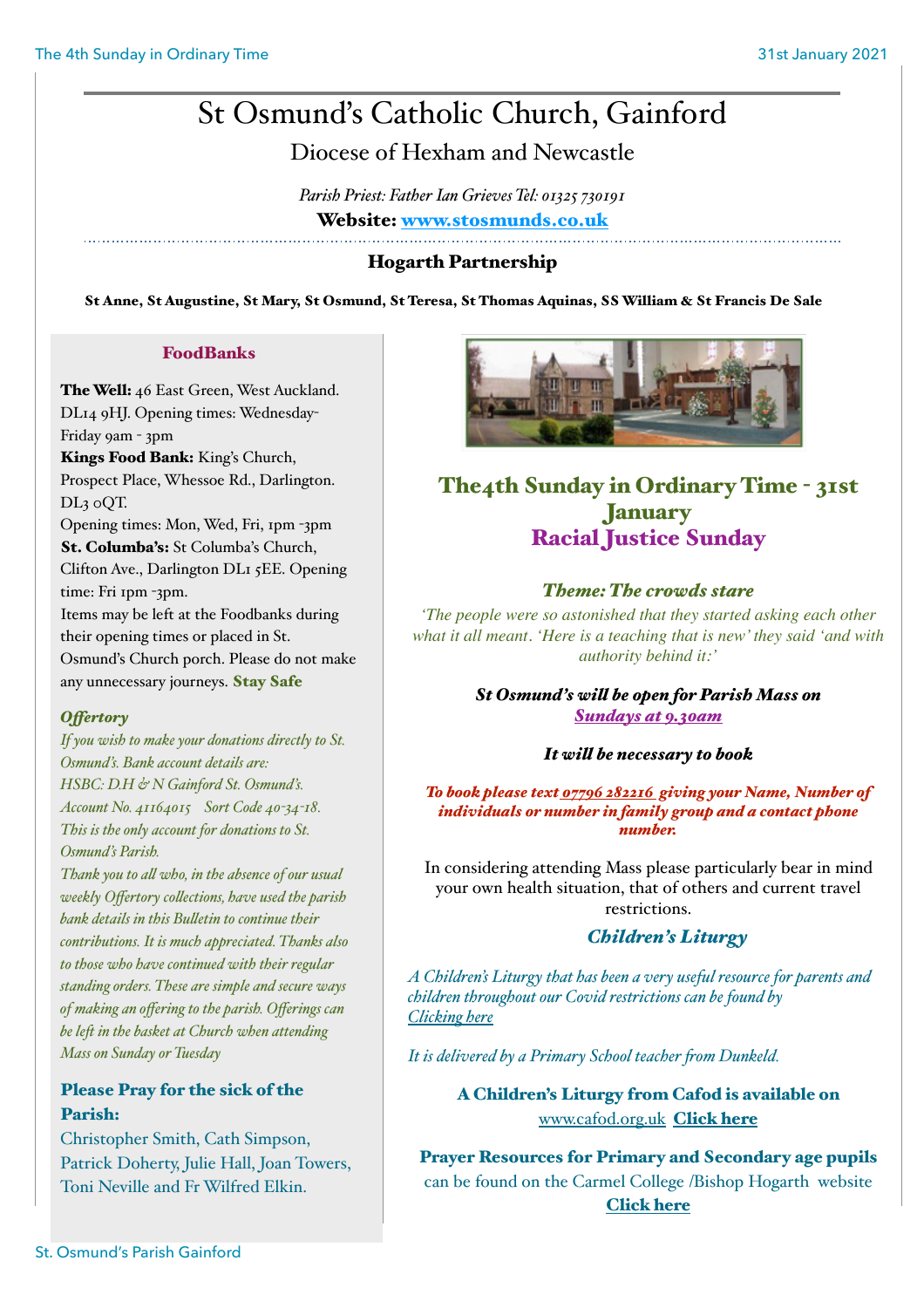# *Readings and Reflection for 31st January - The 4th Sunday of Ordinary Time*

#### **First reading Deuteronomy 18:15-20**

#### **I will raise up a prophet and put my words into his mouth**

Moses said to the people: 'The Lord your God will raise up for you a prophet like myself, from among yourselves, from your own brothers; to him you must listen. This is what you yourselves asked of the Lord your God at Horeb on the day of the Assembly. "Do not let me hear again" you said "the voice of the Lord my God, nor look any longer on this great fire, or I shall die"; and the Lord said to me, "All they have spoken is well said. I will raise up a prophet like yourself for them from their own brothers; I will put my words into his mouth and he shall tell them all I command him. The man who does not listen to my words that he speaks in my name, shall be held answerable to me for it. But the prophet who presumes to say in my name a thing I have not commanded him to say, or who speaks in the name of other gods, that prophet shall die."'

### **Responsorial Psalm 95(95): 1-2,6-9**

O that today you would listen to his voice! 'Harden not your hearts.'

Come, ring out our joy to the Lord; hail the rock who saves us. Let us come before him, giving thanks, with songs let us hail the Lord.

Come in; let us bow and bend low; let us kneel before the God who made us: for he is our God and we the people who belong to his pasture, the flock that is led by his hand.

O that today you would listen to his voice! 'Harden not your hearts as at Meribah, as on that day at Massah in the desert when your fathers put me to the test; when they tried me, though they saw my work.'

## **Second reading 1 Corinthians 7:32-35**

#### **Give your undivided attention to the Lord**

I would like to see you free from all worry. An unmarried man can devote himself to the Lord's affairs, all he need worry about is pleasing the Lord; but a married man has to bother about the world's affairs and devote himself to pleasing his wife: he is torn two ways. In the same way an unmarried woman, like a young girl, can devote herself to the Lord's affairs; all she need worry about is being holy in body and spirit. The married woman, on the other hand, has to worry about the world's affairs and devote herself to pleasing her husband. I say this only to help you, not to put a halter round your necks, but simply to make sure that everything is as it should be, and that you give your undivided attention to the Lord.

#### **Gospel Acclamation Mt11:25**

#### **Alleluia, alleluia!**

Blessed are you, Father, Lord of heaven and earth, for revealing the mysteries of the kingdom to mere children. **Alleluia!**

## **Mt4:16**

Alleluia, alleluia! The people that lived in darkness has seen a great light; on those who dwell in the land and shadow of death a light has dawned. Alleluia!

### **Gospel Mark 1:21-28**

**Unlike the scribes, he taught them with authority** Jesus and his disciples went as far as Capernaum, and as soon as the sabbath came he went to the synagogue and began to teach. And his teaching made a deep impression on them because, unlike the scribes, he taught them with authority.

In their synagogue just then there was a man possessed by an unclean spirit and it shouted, 'What do you want with us, Jesus of Nazareth? Have you come to destroy us? I know who you are: the Holy One of God.' But Jesus said sharply, 'Be quiet! Come out of him!' And the unclean spirit threw the man into convulsions and with a loud cry went out of him. The people were so astonished that they started asking each other what it all meant. 'Here is a teaching that is new' they said 'and with authority behind it: he gives orders even to unclean spirits and they obey him.' And his reputation rapidly spread everywhere, through all the surrounding Galilean countryside. *Copyright: Scripture readings fom the Jerusalem Bible are published and copyright 1966, 1967 and 1968 by Darton, Longman & Todd, Ltd and Doubleday, a division of Random House, Inc. Text of the Psalms: Copyright © 1963, The Grail (England). Used with permission of A.P. Watt Ltd. Al rights reserved.* 

#### *Act of Spiritual Communion*

*My Jesus, I believe that you are present in the Holy Sacrament of the altar. I love you above al things and I passionately desire to receive you into my soul. Since I cannot at this moment receive you sacramentaly, come at least spiritualy into my soul. I embrace you as if you were already there and unite myself wholy to you. Never let me be separated fom you. Amen.* 

#### Mass 0n-line

*S t. Augustines Facebook - Click here Sun. 9.15 Other churches in the diocese Click here Walsingham: www.walsingham.org.uk Click here Other churches in the UK and Ireland Click here Vatican - Click here* 

*Mass by phone: 01642 130 120*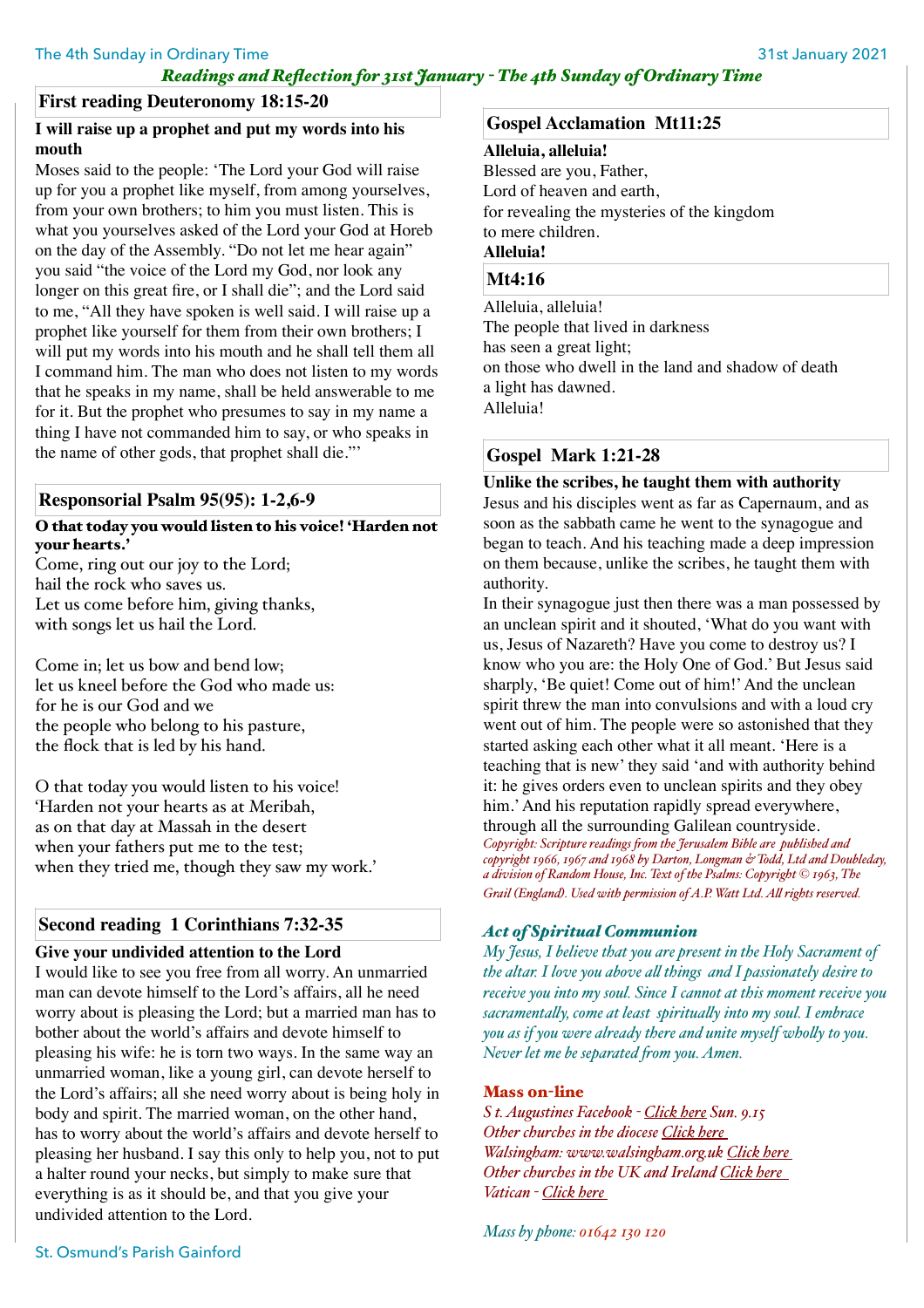#### *Reflection on the readings for 4th Sunday in Ordinary Time - 31st January*

*In the Catholic tradition, a Homily, interprets the readings, shining a light on the present and asking each one of us what we must change in our lives, fom today. The chalenge is not so much about recounting the history or reteling the story, but living the gospel.* 

#### *The authority, words and action of Jesus*

*In the gospel today the impact of the words of Jesus are seen in real concrete action. He heals a man who is sick and who has neither control nor authority over his own body. Not so with Jesus. When Jesus speaks he orders the evil spirits to leave the man. Jesus speaks and immediately the man is healed and liberated. This is when the crowd begin to question Jesus. They wonder about him; 'they were astonished and started to ask what it al meant.'In Matthew's gospel they even said,'Where did he get such wisdom? What about his miracles? Isn't he just the carpenter's son? Where did he get al this?' (Mt. 13. 55) Clearly not al those who met Jesus appreciated his teaching, healing or authority.*

*Earlier in Mark's gospel when Jesus was baptised we read that the Holy Spirit descended on him and avoice was heard to say, 'this is my beloved. With you I am wel pleased.'This is the source and origin of Jesus' authority. The authority with which he teaches, heals and forgives comes fom God. The authority that the people experience and witness fom Jesus is the very authority of God. What Jesus says happens. When Jesus says to a person that they are healed, the person is actualy healed. When he tels a person that their sins are forgiven they are actualy forgiven. The words of Jesus are seen in and through his actions. When Jesus teaches and speaks things actualy happen! His words are effective. Those who listen to and hear Jesus experience the change and effect of these words in their lives; this is real power and authority. Jesus exercised his power to heal, liberate and forgive people, not to enslave them. He uses his authority to lif people up, not put them down. This is the powerful uniqueness of his sacred and divine authority. When people saw the impact of his teaching in and through his actions, they began to ask who he realy was, because they said, 'here is a teaching that is new and with authority behind it.'The message that Jesus brings is not only good, it is alsonew.*

*Sadly, not al people exercise their authority with such care and concern for others. Even in our own recent history we have witnessed many dictators who have abused not only their authority but also those they were meant to serve. Power corrupts, absolute power corrupts absolutely.*

*As Christians we are caled to folow the example of Jesus, not just his teaching. Jesus, the One with ultimate power and authority, came to serve, not to be served. To show this explicitly, Jesus took the place of a slave and washed his fiend's feet. This is Christian power and authority. To reinforce this gesture, Jesus said and stil says to us today; 'If I then, the Lord and Master, have washed your feet, you should wash each other's feet. I have given you an example so that you may do what I have done to you.' (John 13.15)*

*No matter who we are, we each have some power and authority. The question for us is how we exercise this authority. Do we folow the example of Jesus; do we use it to serve others, to help and support them, to lif them up or to put them down? As always, the choice is ours. – Br Michael Moore OMI oblates.ie*

#### Bidding Prayers St. Osmund's Click here

Cycle of Prayer Intentions

*Ordinary Time: Winter* 

*We are asked to pray for Peace on Earth; Christian Unity; Victims of Human Trafficking; The Sick and those who care for them; The Unemployed*

> *Prayer for Christian Unity (Octave of Prayer 11th -25th January)*

*May the divisions among Christians be overcome so that we may hasten to your eternal Kingdom in the perfect communion of the Church.* **cf. Roman Missal.**

#### *A PRAYER FOR HOLOCAUST MEMORIAL DAY*

To mark HMD 2020, Chief Rabbi Ephraim Mirvis, Archbishop of Canterbury Justin Welby and Senior Imam Qari Asim have come together and written a special prayer which is intended to be used by people of any faith at their HMD activity. (27th January)

*Loving God, we come to you with heavy hearts, remembering the six milion Jewish souls murdered during the Holocaust. In the horrors of that history, when so many groups were targeted because of their identity, and in genocides which folowed, we recognise destructive prejudices that drive people apart.*

*Forgive us when we give space to fear, negativity and hatred of others, simply because they are different fom us. In the light of God, we see everyone as equaly precious manifestations of the Divine, and can know the courage to face the darkness.*

*Through our prayers and actions, help us to stand together with those who are suffering, so that light may banish al darkness, love wil prevail over hate and good wil triumph over evil. Amen*